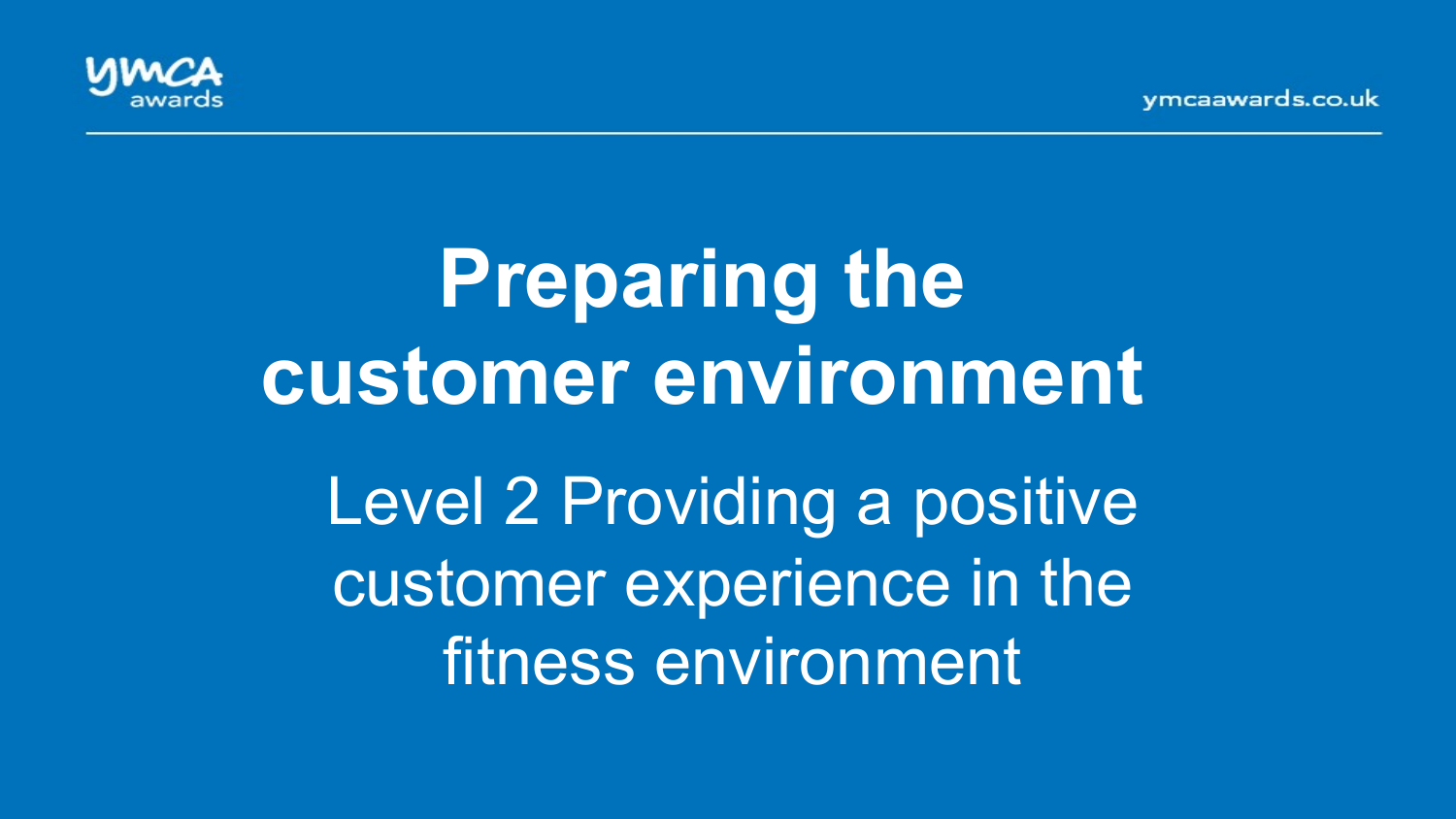

#### Learning outcomes

By the end of this session you will be able to:

- $-$  Clean the exercise environment as required to maintain hygiene levels using appropriate cleaning substances
- Utilise appropriate signage to identify potential hazards whilst cleaning
- Demonstrate effective communication with customers and colleagues regarding cleaning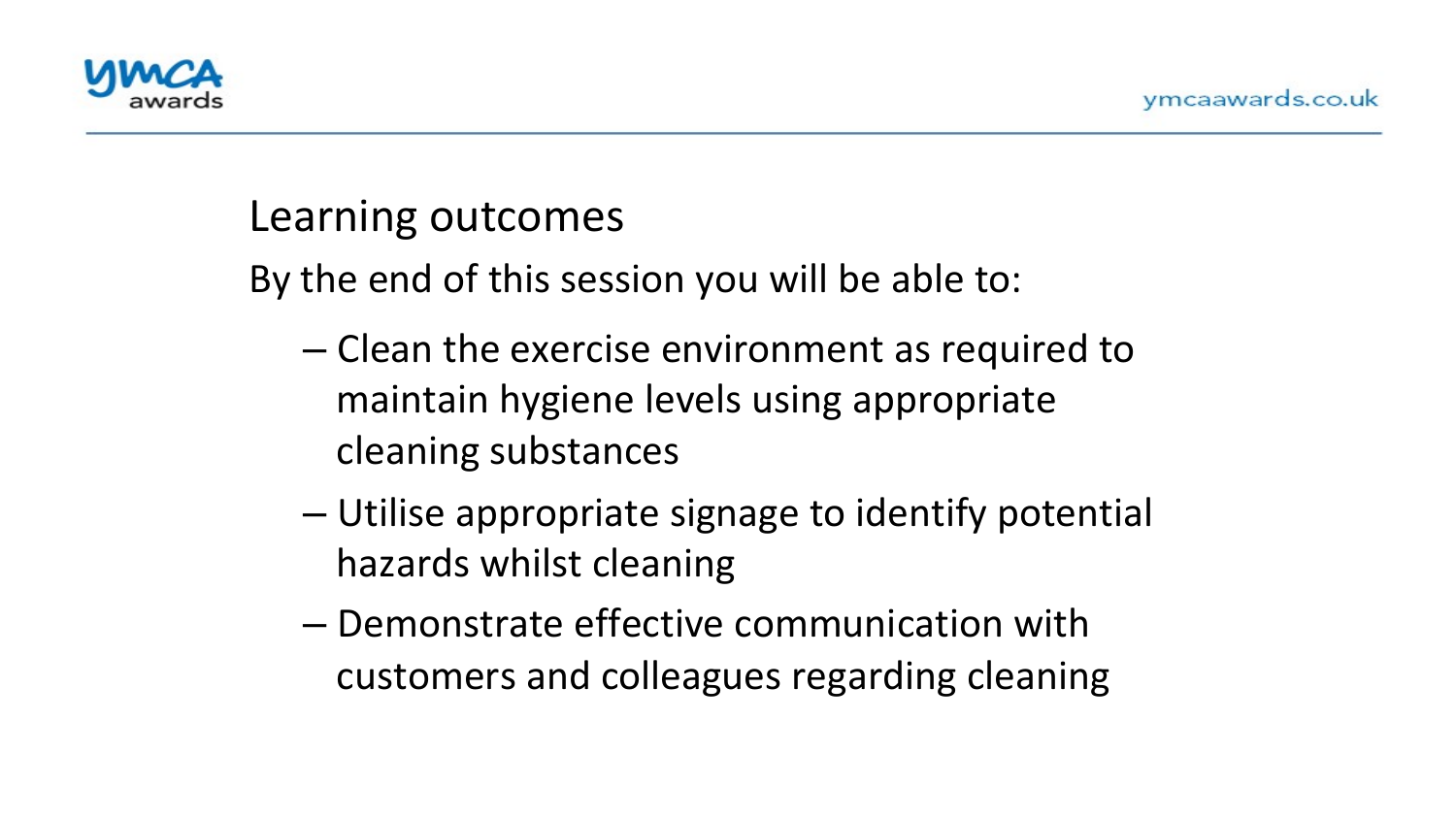

#### Preparing the customer environment

There are many aspects of preparing and maintaining the customer environment in a health and fitness facility 

One of these is to ensure that the equipment and surrounding areas are clean and hygienic and ready for customer use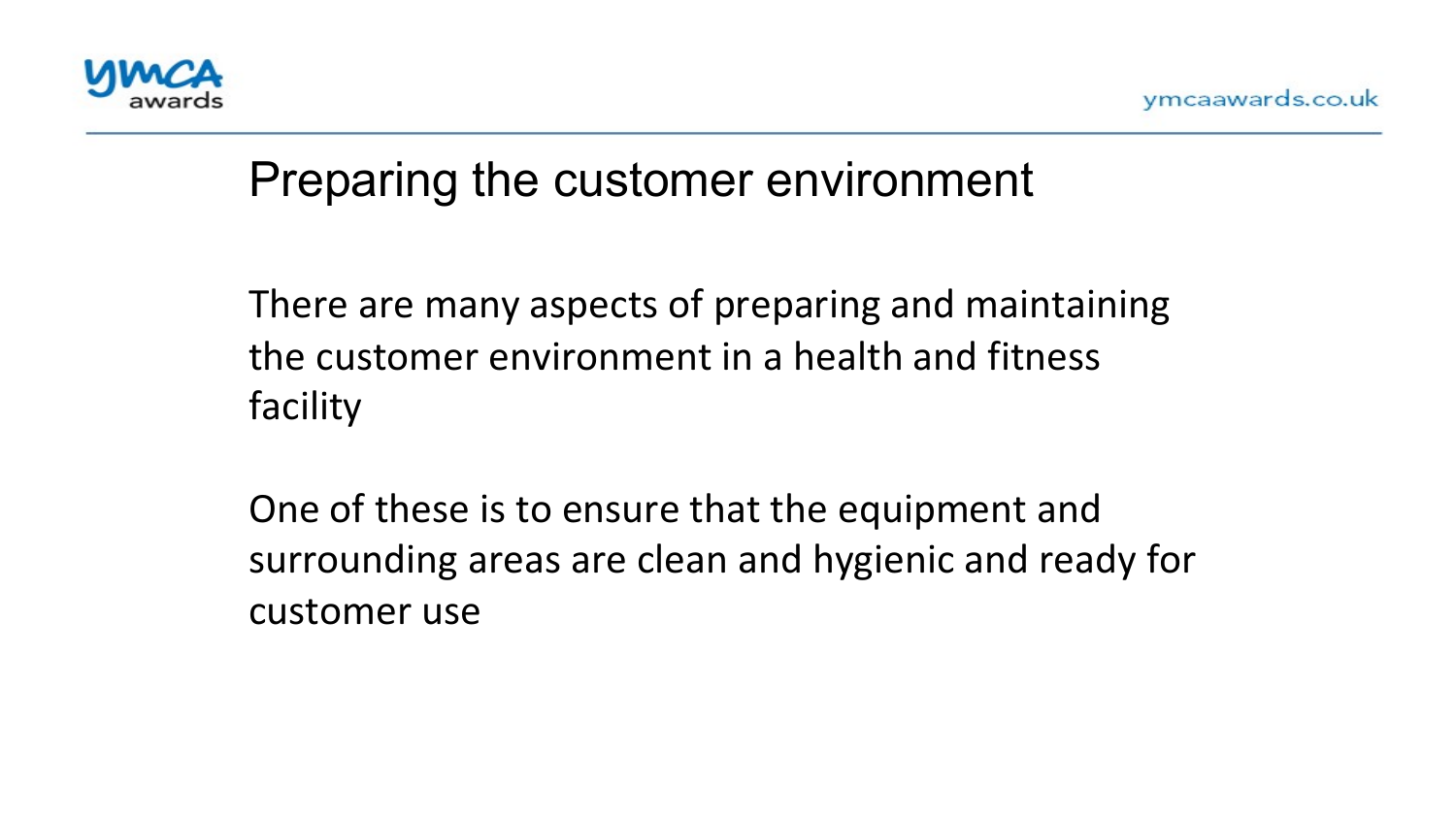

#### Preparing the customer environment

Maintenance and cleaning of all equipment should be carried out regularly to reduce the risk of germs spreading, preserving equipment and ensuring it is in safe working order

- Customers should wipe down equipment after use for hygiene and safety reasons
- Customers should wear appropriate clothing and footwear
- Floors should be kept clean and dry to prevent customers slipping and hurting themselves
- Paper towel dispensers should be regularly checked to ensure they are well maintained and stocked
- Hydration stations should be clean and full at all times and participants encouraged to drink throughout their session to avoid dehydration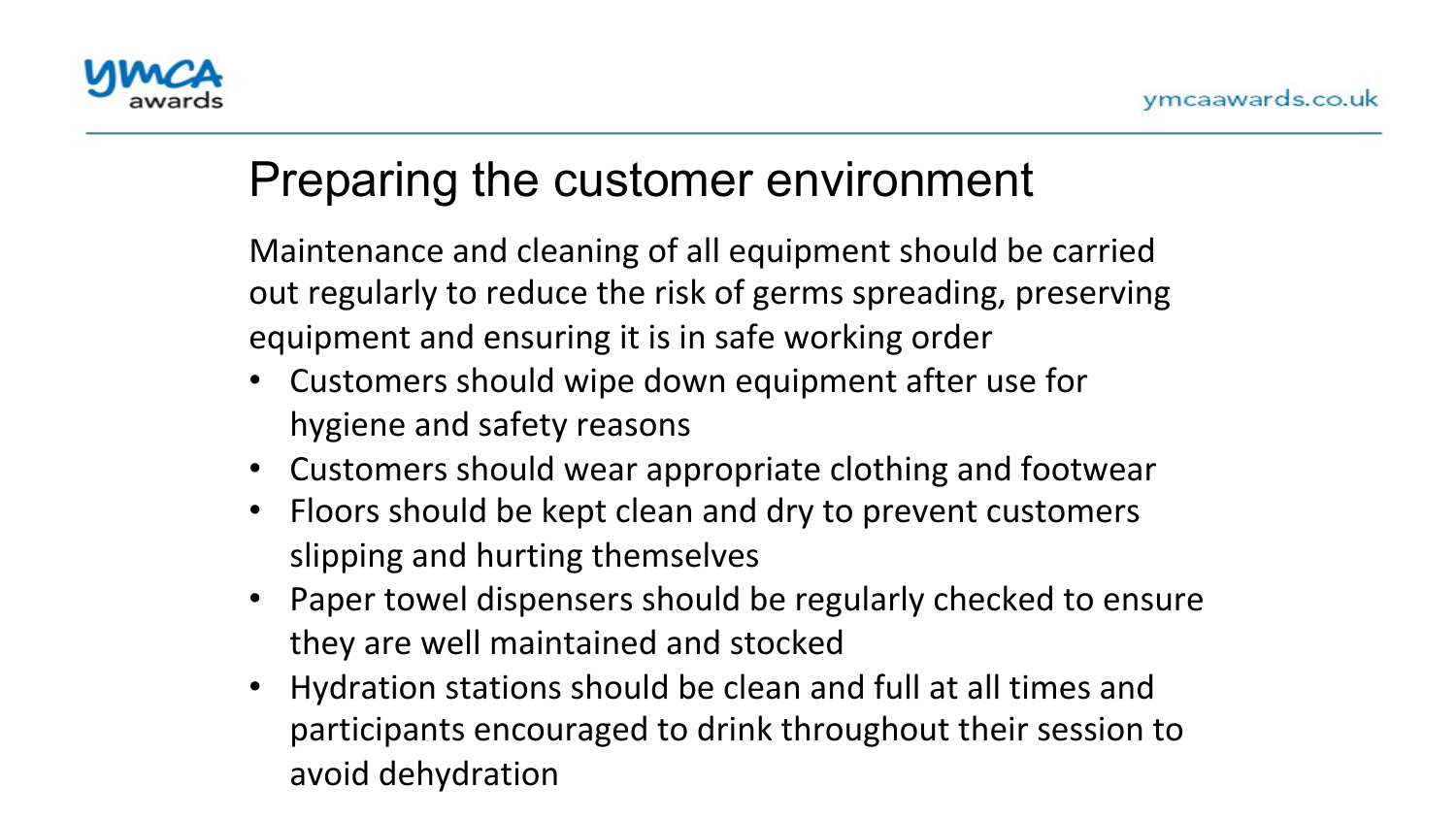

## Benefits of a good cleaning regime

- A clean and hygienic aesthetic appearance of the facility to new and existing customers
- The positive effect of a clean work environment on staff
- Prolonging the life of equipment and facilities to limit maintenance and replacement costs
- Increased customer recommendation ratings
- Increased staff retention
- Reduced cross infection
- Reduced risk of environmental health violations that may cause harm to staff or customers and may incur financial or more severe penalties for the organisation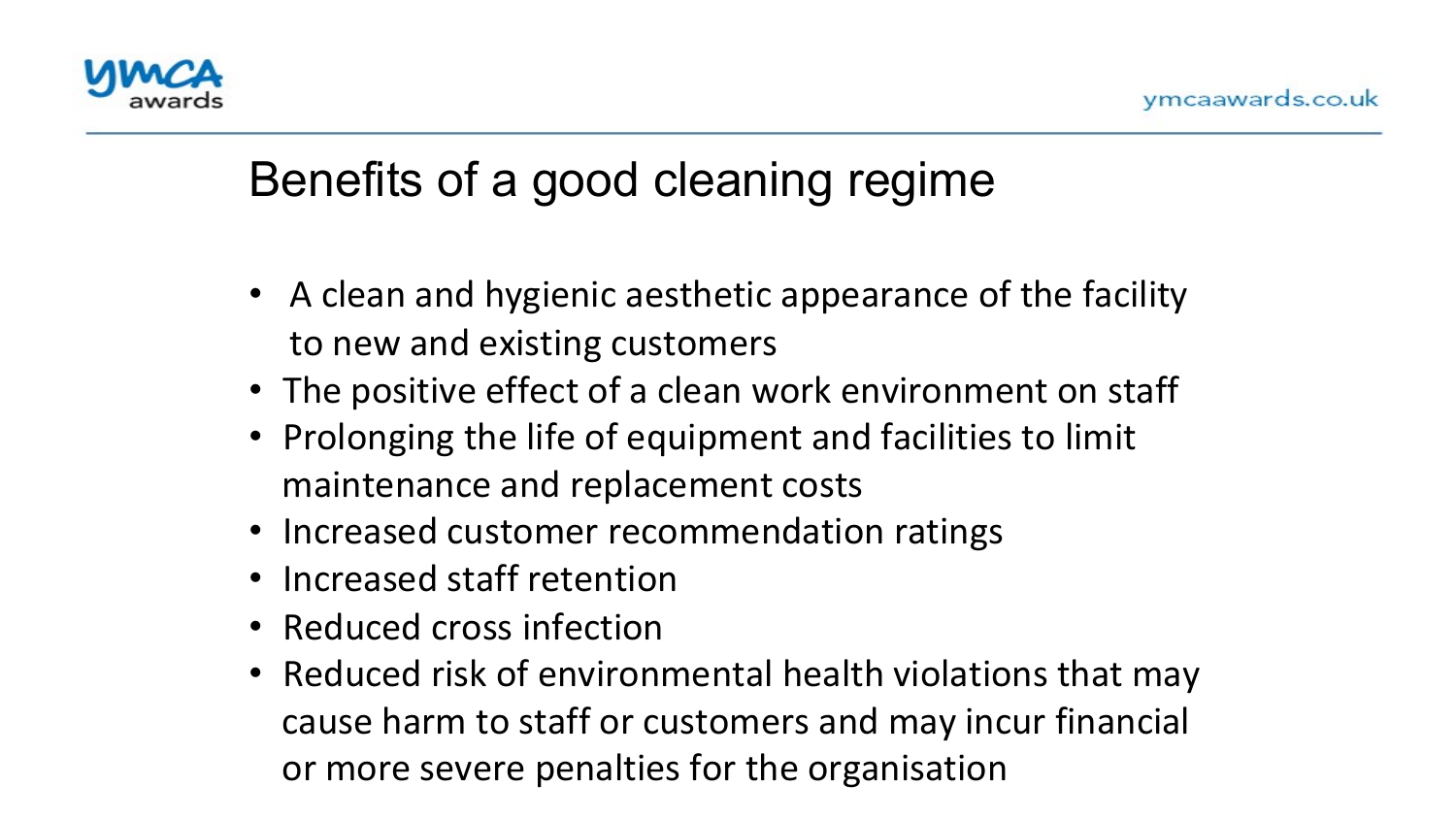

#### Cleaning products

Every health and fitness facility will have different cleaning procedures and will use an array of chemicals and cleaning products along with different equipment to complete cleaning tasks  $\overline{1}$ 

All of the following cleaning substances will be classed as hazardous substances and this means there will be detailed guidance for their use within an organisations normal operating procedures (NOPs)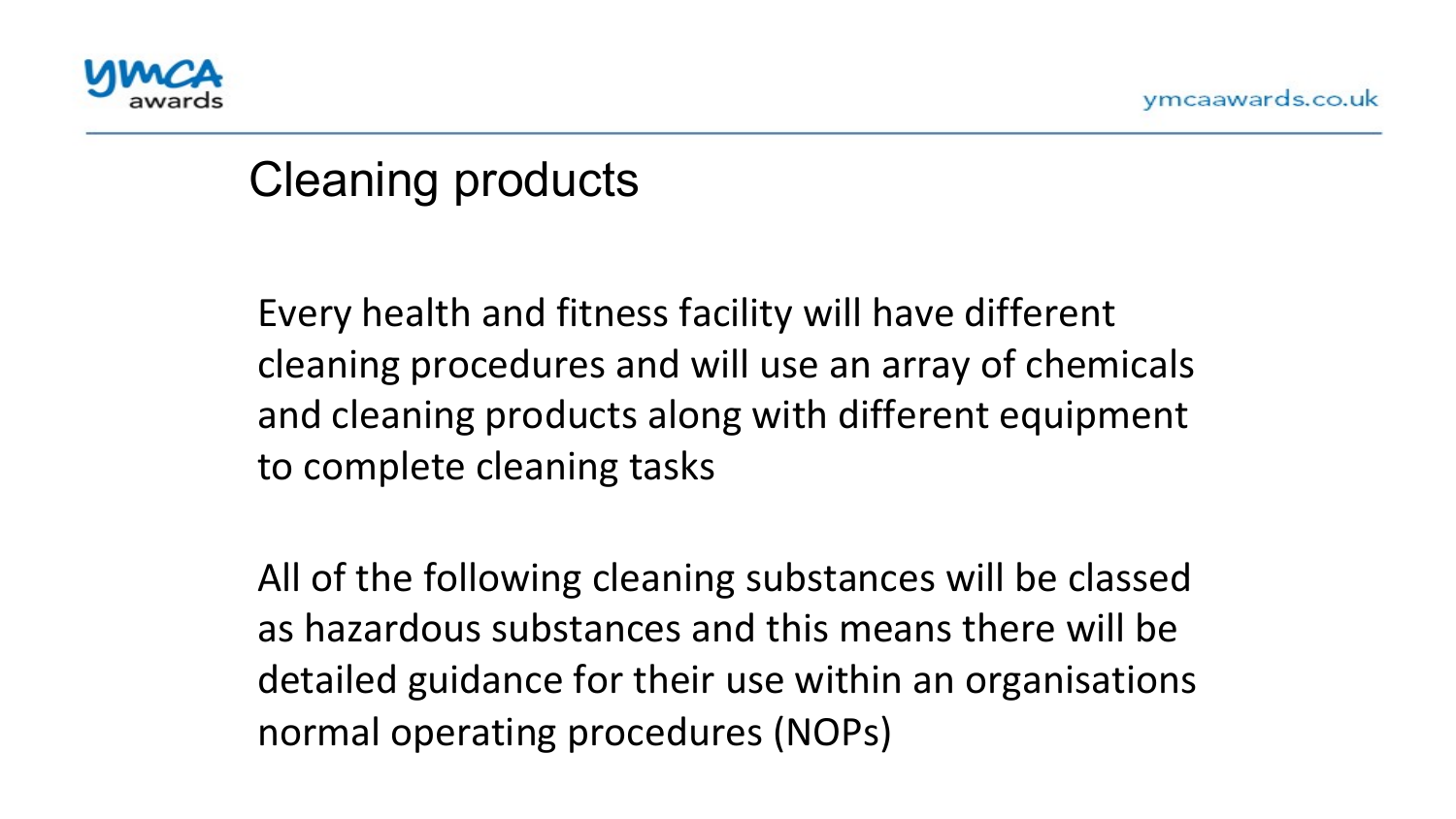

| <b>Cleaning products</b>      | <b>Uses</b>                                             |
|-------------------------------|---------------------------------------------------------|
| <b>Abrasive cleaners</b>      | Abrasive cleaners and scouring powders use grit and     |
|                               | grains to cause friction to remove dirt.                |
| <b>Acidic cleaners</b>        | Acidic cleaners are principally used as toilet or drain |
|                               | cleaners.                                               |
| <b>Alcohol-based cleaners</b> | Alcohol-based cleaners are usually used to wipe clean   |
|                               | permanent marks (e.g. pen).                             |
| <b>Alkali cleaners</b>        | Alkali cleaners such as bleach or sodium bicarbonate    |
|                               | are used to disinfect and remove ingrained dirt.        |
| <b>Detergents</b>             | Detergents and soap are used to wash surfaces or items  |
|                               | e.g. washing-up liquid.                                 |
| <b>Disinfectants</b>          | Disinfectants are used to kill bacteria or viruses.     |
| <b>Multi-purpose cleaners</b> | Multi-purpose cleaners are usually used to clean floors |
|                               | or spray surfaces.                                      |
| <b>Solvents</b>               | Solvents and spot removers are used where stains are    |
|                               | difficult to remove with other cleaners. They can have  |
|                               | different properties relevant to the type of stain.     |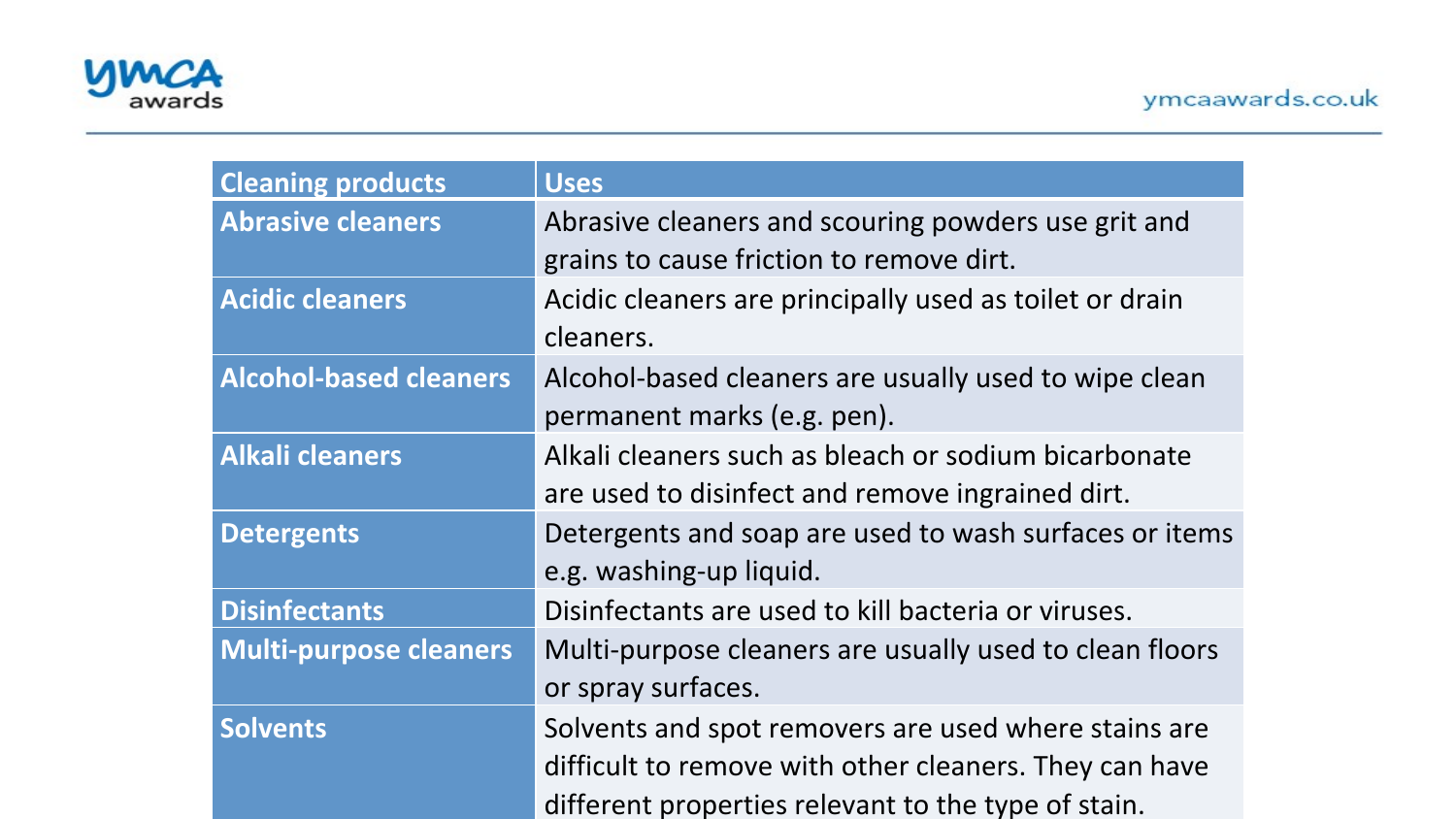

## Cleaning products

Each hazardous substance will be accompanied by a COSHH (Control of substances hazardous to health) sheet which will detail:  $\overline{\mathbf{a}}$ 

- What the product is
- What it should be used for
- What the ingredients are
- What to do if there is a spillage, incident or accident such as getting the substance in the eye, on the skin or swallowing it
- How to dispose of it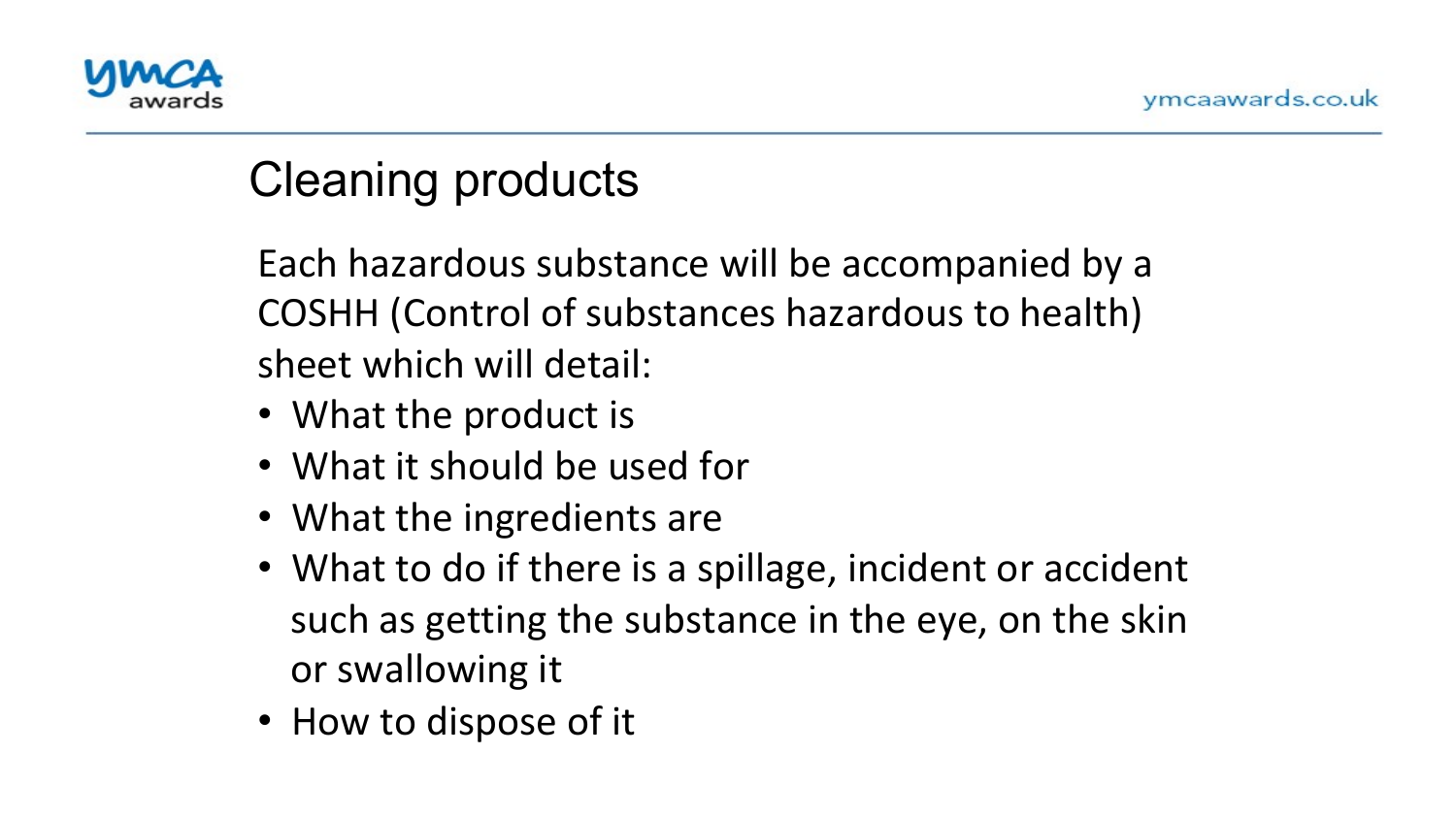

#### Cleaning products – Personal Protective **Equipment** Many cleaning substances will require the wearing of personal protective equipment (PPE) to avoid skin splashes

Details of PPE will be included in the operating procedures

Types of PPE used in a health and fitness facility may include:

- Masks
- Rubber gloves
- Boots
- Aprons
- Respirators



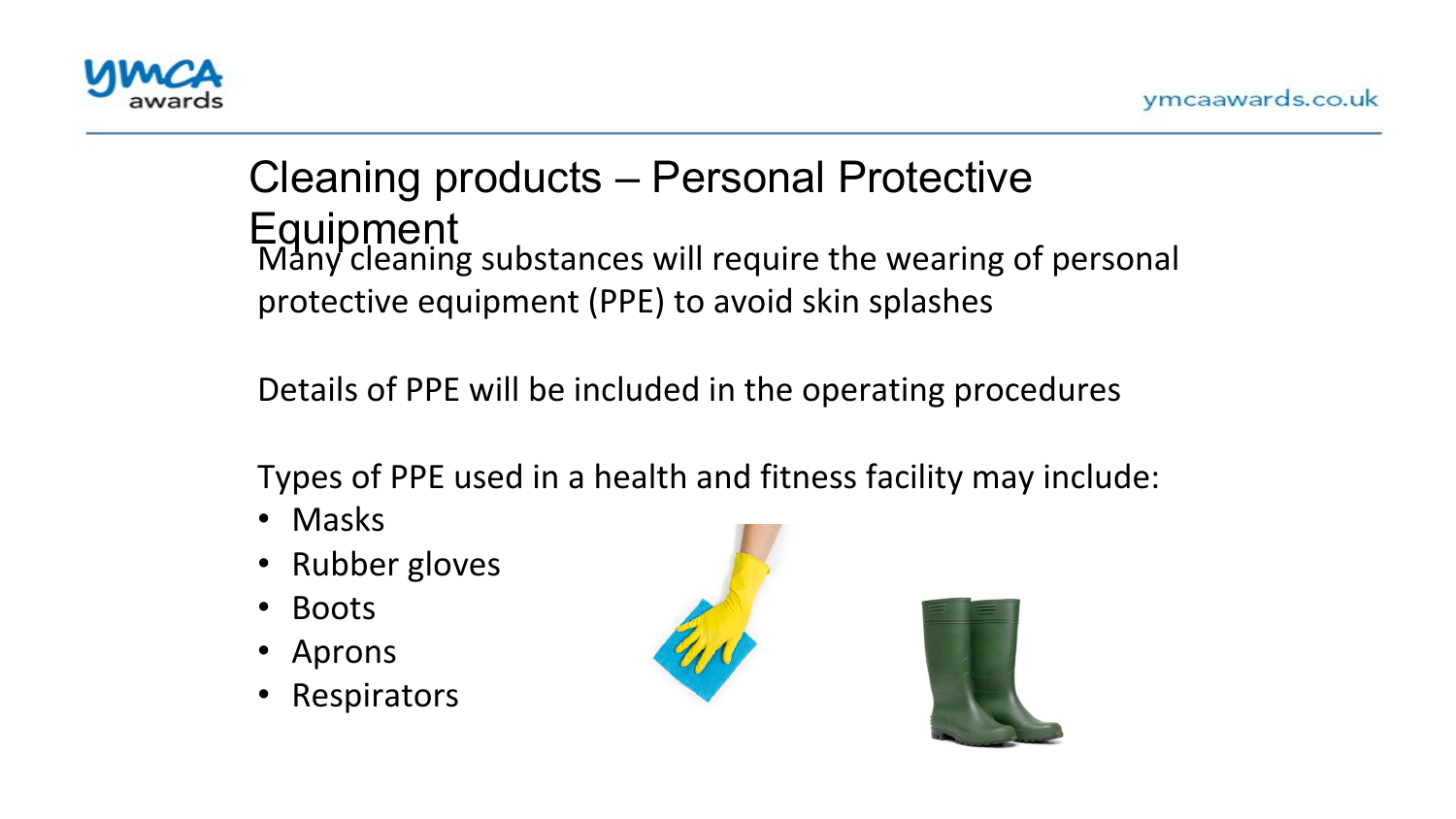

## Disposal of cleaning products

Some cleaners can be disposed of down the drain but some chemicals cannot  $\overline{\phantom{a}}$ 

Alkali cleaners should not be disposed of in locations where acidic cleaners may be present (e.g. pouring bleach down the toilet after toilet cleaner has been added) 

Large volumes of any cleaner, high risk or environmentally damaging chemicals may require professional or special disposal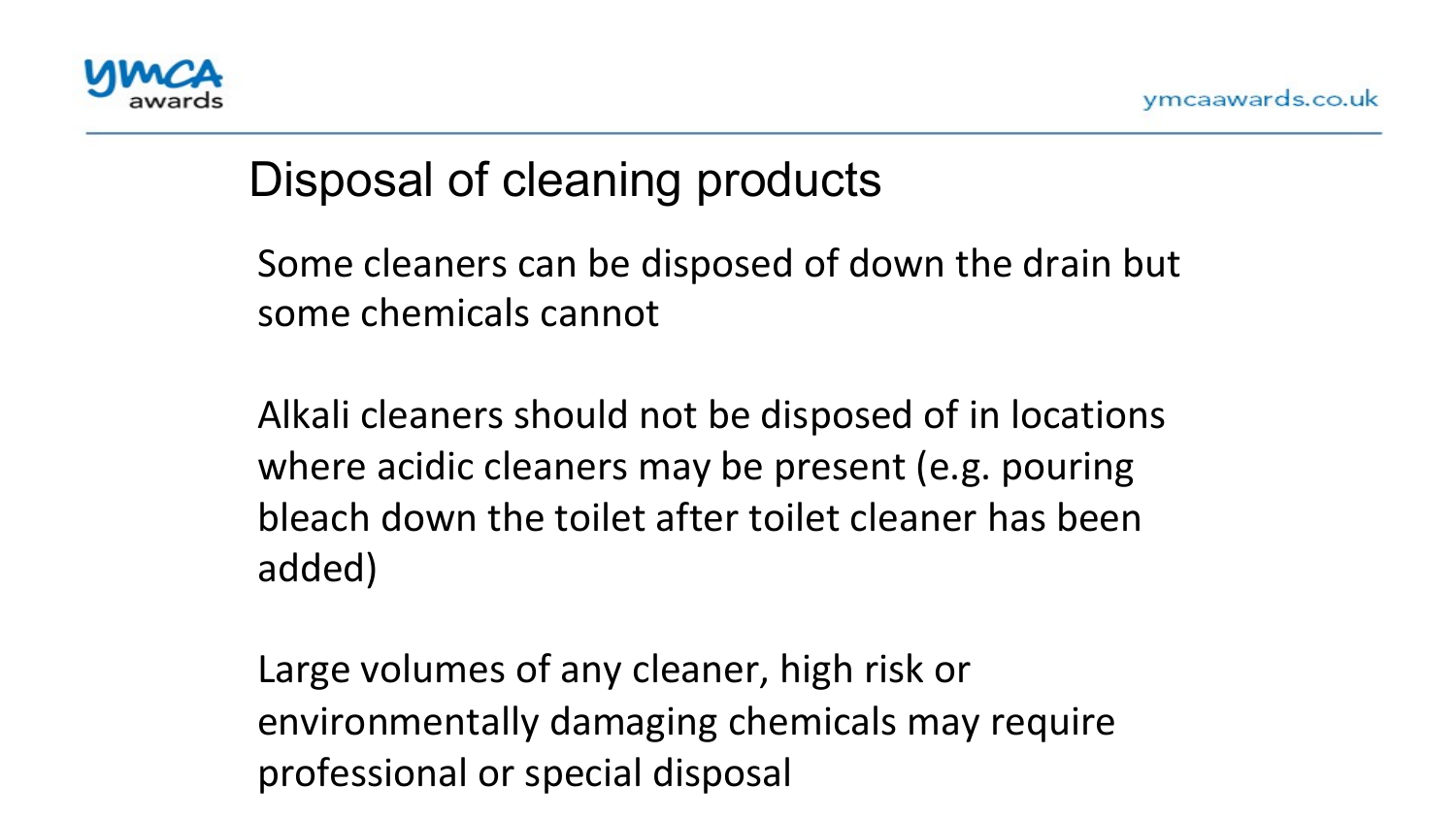

# Looking after the customer during cleaning

Safety of customers and other staff can be maintained by following certain procedures, such as:

- Cleaning at appropriate times when the gym is less busy
- Communicating appropriately with customers and staff whilst carrying out cleaning tasks
- Using appropriate signage during cleaning (wet floor signs, cones to restrict access)
- Paying attention to safety whilst using equipment such as vacuum cleaners (securing cables)
- Storing away all cleaning substances/equipment in a safe place
- Show courtesy and consideration to customers whilst cleaning
- Acknowledging customers if they approach your cleaning area